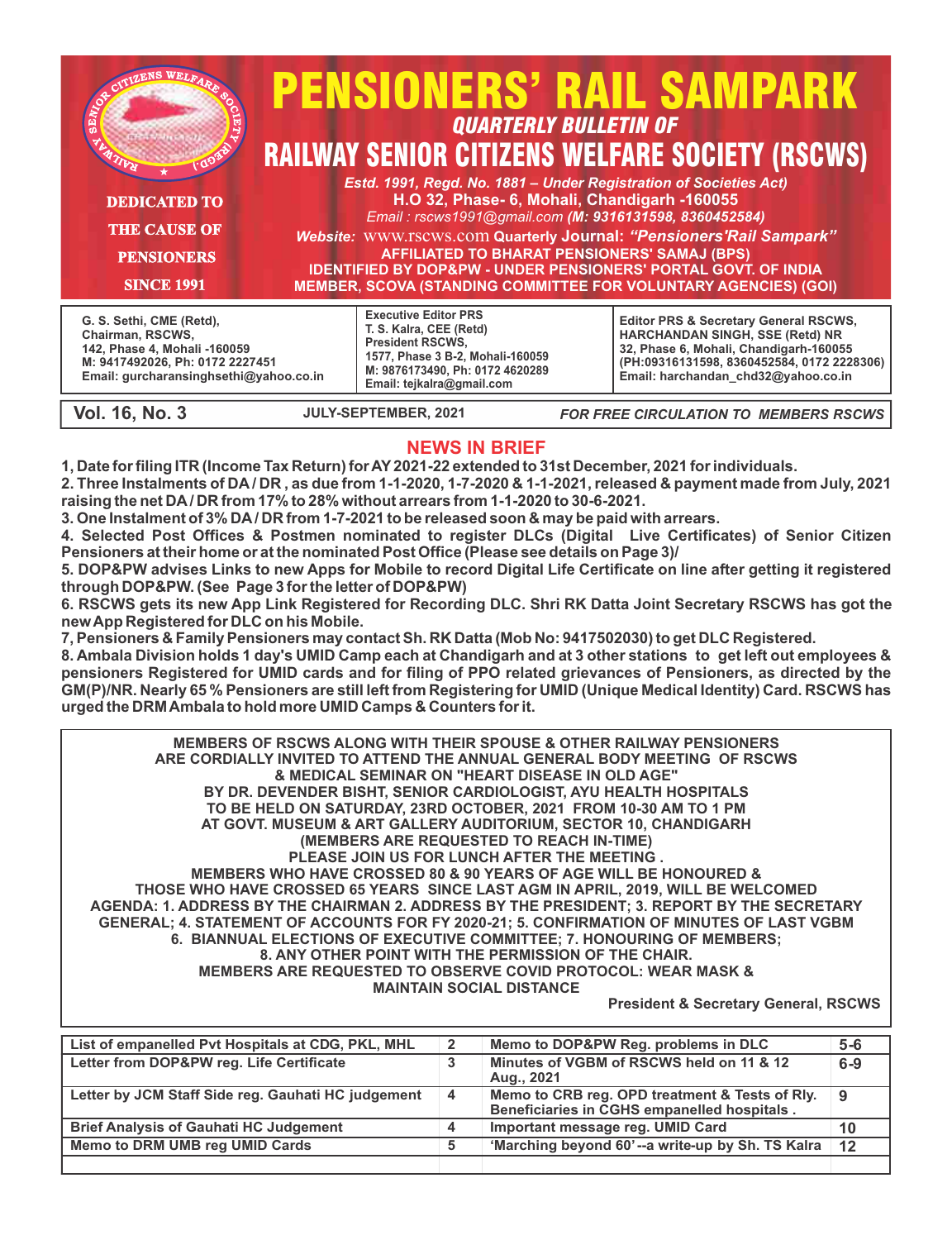## **LIST OF PVT HOSPITALS EMPANELLED BY RAILWAYS IN CHANDIGARH, MOHALI & PANCHKULA AS ON 27-9-2021**

**- FOR CASHLESS TREATMENT OF RAILWAY MEDICAL BENEFICIARIES (EMPLOYEES & RELHS OPTEES)** ON **REFERRAL BY CMS NR UMB OR IN EMERGENCY ON APPROVAL OF CMS WITHIN 24 HOURS**

| SI.No.           | <b>Hospital Name</b>                                                                                      | Contract up to | <b>Contact No.</b>                      |
|------------------|-----------------------------------------------------------------------------------------------------------|----------------|-----------------------------------------|
| 1.               | <b>Ivy Super Specialty Hospital</b><br>Sector 71, Mohali                                                  | 15-12-2021     | 9988823456<br>(Abhishek:<br>8699999914) |
| 2.               | <b>Indus Super Specialty Hospital,</b><br>Opp.old D.C. Office, Phase 1, Mohali                            | 07-07-2022     | 0172-5044945                            |
| 3 <sub>1</sub>   | Sri Guru Harkishan Sahib Eye Institute & multispecialty<br>Hospital, Sohana, Sector 77, SAS Nagar, Mohali | 10-07-2022     | 0172-2295000                            |
| 4.               | Mukat Hospital & Heart Institute, Sector 34-C, Chandigarh                                                 | 15-10-2021     | 9872048149                              |
| 5.               | <b>Grecian Super Specialty Hospital,</b><br>Sec. 69. Mohali                                               | 26-08-2022     | 9899649020                              |
| 6.               | <b>MAX Super Specialty Hospital, Phase6, Mohali</b>                                                       | 18-02-2022     | 0172-6652000                            |
| $\overline{7}$ . | Amar Hospital Multi-Speciality Heart Centre, Sector, 70,<br><b>Mohali</b>                                 | 12-03-2022     | 0172-5037683                            |
| 8.               | Drishti Eye Hospital, Sector10, Panchkula                                                                 | 13-12-2022     | 0172-2571572<br>98033-33344             |
| 9.               | <b>Eden Critical Care Hospital CDG (near Elante Mall)</b><br><b>Industrial Area-1, CDG</b>                | 06-08-2022     | 7528977408                              |
| Lab<br>۰.        | <b>Spiral CT &amp; MRI</b><br>Sector 44, CDG                                                              | 20-12-2021     | 0172 4064555<br>9814252733              |
| Lab.             | <b>Atulaya Health Care</b><br>SCO 112-113, Sector 8 C, CDG                                                | 15-01-2022     | 0172 4558888<br>9779599499              |

ENTITLEMENT OF WARDS (as per 7<sup>th</sup> CPC Pay): General Ward: Up to Rs.47600; Semi-Private Ward: Rs.47601 to 63100; Private Ward: 63101 & above

### HOSPITALS EMPANELLED WITH RSCWS IN THE TRI-CITY

Ø **FOR TREATMENT AT CGHS RATES IN OPD, IPD & DIAGNOSTICS, FOR RSCWS MEMBERS** 

#### Ø **ON PRODUCTION OF MEMBERSHIP CARD OF RAILWAY SENIOR CITIZENS WELFARE SOCIETY (RSCWS)**

| SI.            | <b>Name of Hospital</b>        | <b>EMPANELLED FOR THE SPECIALITIES</b> | <b>Contact No</b> |
|----------------|--------------------------------|----------------------------------------|-------------------|
| No.            |                                |                                        |                   |
| $\mathbf{1}$ . | <b>FORTIS MULTI-SPECIALITY</b> | <b>All available Specialities</b>      | 172-5021222       |
|                | <b>HOS PITAL, SECTOR -62,</b>  |                                        | 9872170582        |
|                | <b>PHASE -VIII, MOHALI</b>     |                                        | (Dr. Ajinder S.)  |
| 2.             | <b>IVY MULTI-SPECIALITY</b>    | <b>All available Specialities</b>      | 0172-7170000.     |
|                | <b>HOSPITAL, SECTOR-71,</b>    |                                        | (Abhishek:        |
|                | <b>MOHALI</b>                  |                                        | 8699999914)       |
| 3.             | <b>MUKAT MULTI-SPECIALITY</b>  | <b>All available Specialities</b>      | 0172-4344444      |
|                | <b>HOSPITAL, SECTOR 34 A,</b>  |                                        | 9872048149        |
|                | <b>CHD</b>                     |                                        |                   |
| 4              | <b>EDEN CRITICAL CARE</b>      | <b>All available Specialities</b>      | <b>Manpreet</b>   |
|                | <b>HOSPITAL</b>                |                                        | <b>Sharma</b>     |
|                | Industrial Area 1, CHD         |                                        | 7528977408        |
|                | (Near Elante Mall)             |                                        |                   |

#### **PENSIONERS! VISIT RSCWS WEBSITE https://rscws.com**

**FOR VITAL INFORMATION OF INTEREST TO THE PENSIONERS, COPIES OF RELATED ORDERS &**

**COMPENDIUM OF MEDICAL FACILITIES FOR RETIRED RAILWAY EMPLOYEES – A HAND BOOK**

**https://www.rscws.com/pdfdocs/Compendium-of-Medical-Facilities-for-Retired-Railway-Employees-RELHS-Guide.pdf**

#### **FOR EXCERPTS FROM I. R. MEDICAL MANUAL & ALL ORDERS, INSTRUCTIONS & FORMS**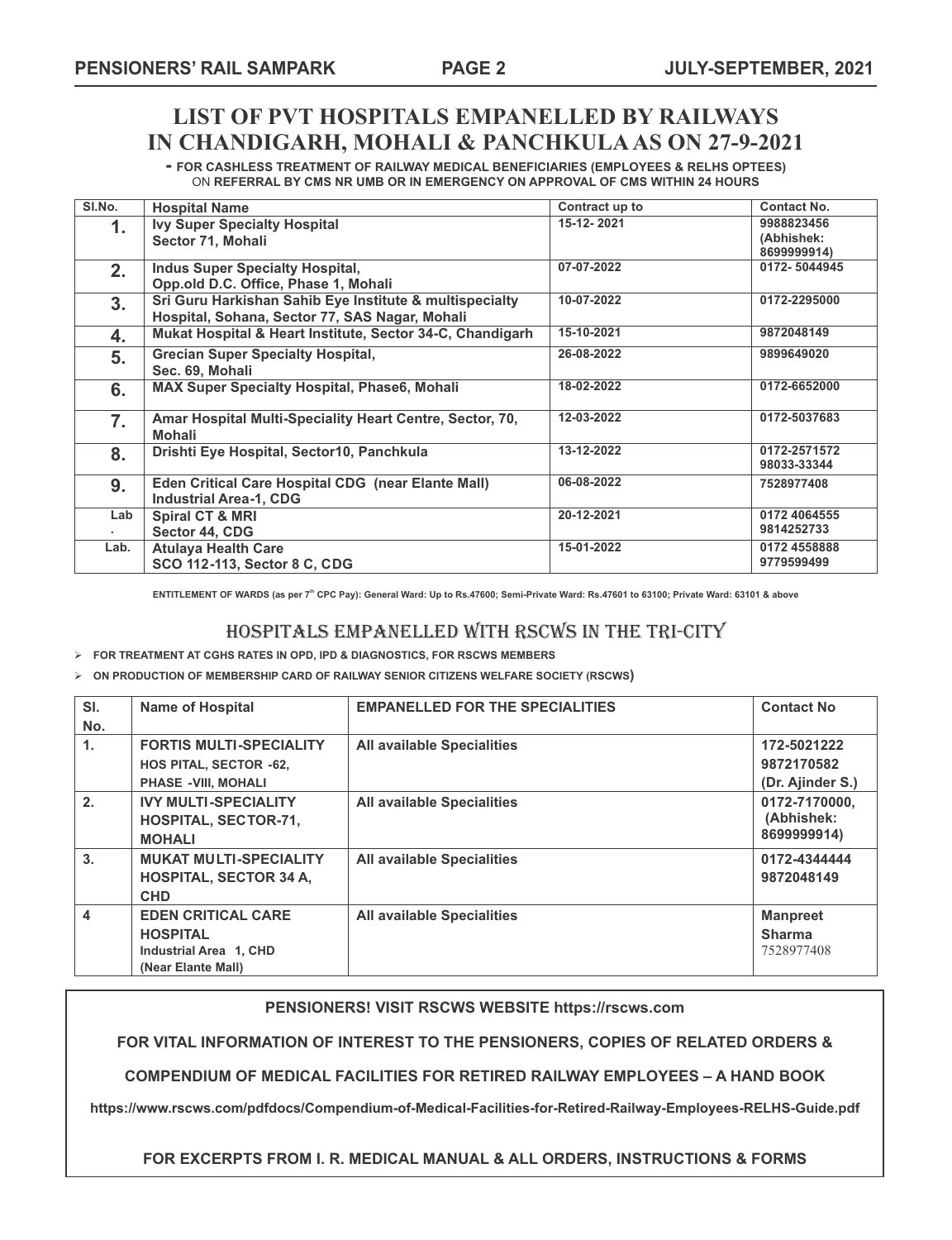**COPY OF OM NO.1(8)/2021-P&PW(H)-7468 Dtd 20-9- 2021 TO ALL PENSIONERS ASSOCIATIONS & OTHERS** 

**REG. ADDITIONAL FACILITIES FOR SUBMISION OF LIFE CERTIFICATE & RECORDING OF DLC**

**Subject: - Submission of Annual Life Certificate**

 **Every Central Government pensioner has to submit Annual Life Certificate in the month of November for further continuation of pension. It has been observed that a large number of Central Government pensioners physically visit bank branches for this purpose.** 

**2. earlier as a measure to enable an additional exclusive window to very senior pensioners this Department, vide its OM No. 1/20/2018-P&PW(E), dated 18.07.2019, allowed the pensioners in the age group of 80 years and above, to submit Annual Life Certificate from 1"' October onwards, instead of 1' November onwards, every year.** 

**3. The different modes available to a pensioner for submission of Annual Life Certificate are once again summarized for Pensioners' awareness. An Annual Life Certificate can be submitted manually or digitally as per** Life certificate can be recorded by Pension Disbursing Banks (PDAs), if the **pensioner physically appears before the PDA.**

- **ii. Personal appearance of a pensioner will not be required, if the pensioner submits the life certificate form signed by any 'designated official. 'In accordance with para 14.3 of the Scheme Booklet issued by CPAO, a pensioner who produces a life certificate in the prescribed form signed by persons specified is exempted from personal appearance. A list of designated officials specified for signing the Life Certificate as per the scheme booklet of CPAO is attached at Annexure.**
- **iii. Pensioners can submit Life Certificate online from home through Jeevan Pramaan Portal. The process of submission of Digital Life Certificate through "Jeevan Pramaan" may be seen at https://youtu.be/nNMlkTYqTF8. UIDAI has provided details of all biometric devices which are permissible for capturing biometrics of a person. Pensioners may visit the www.uidai.gov.in to get information of all such devices.**
- **iv. India Post Payments Bank (IPPB) of Department of Posts along with Meity have successfully launched the initiative of the Department of Pension & Pensioners' Welfare: "Doorstep Service for submission of Digital Life Certificate through Postman" in November 2020. In order to make this facility available across the country, DoPPW roped in the India Post Payments Bank (IPPB) to utilize its huge network of Postmen and Gramin Dak Sevaks in providing doorstep facility to pensioners for submission of life certificate digitally. IPPB is utilizing its national network of more than 1,36,000 access points in Post Offices and more than 1,89,000 Postmen & Gramin Dak Sevaks with smart phones and biometric devices to provide Doorstep Banking Services. For leveraging this facility through Mobile, a pensioner has to download "Postinfo APP" from Google Play store. The process of submission of Digital Life Certificate through Postman may be seen at https://youtu.be/cERwM U7g54.**
- **v. DoPPW was also instrumental in roping in an Alliance comprising 12 Public Sector Banks which do "Doorstep Banking" for its customers in 100 major cities of the country under Ease of banking reforms. PSB Alliance has introduced the service for collection of Life Certificates under the umbrella of Doorstep Banking. DSB Agent shall visit the doorstep of Pensioner to render the service. Service can be booked by the pensioner through any of the 3 channels i.e. Mobile App, Website or Toll Free Number.**

**Mobile App i.e. "Doorstep Banking (DSB)" can be downloaded from Google Playstore** 

**Pensioners can access through Web Browser i.e. https:// doorstepbanks.com/& https://dsb.imfast.co.in/doorstep/login** 

**Through Toil free Number:- 18001213721, 18001037188** 

**4. All Pension Disbursing Authorities are requested to take note of thts OM for compliance and give wide publicity of the same amongst pensioners.** 

**Annexure: List of persons specified for signing the Life Certificate {para 14.3 of Scheme Booklet CPA0)**

**i. A person exercising the powers of a Magistrate under the Criminal Procedure code;** 

- **ii. A Registrar or Sub-Registrar appointed under Indian Registration Act;**
- iii. A Gazetted officr of the Government;<br>iv. A Police Officer not below the rank of
- **iv. A Police Officer not below the rank of Sub-Inspector in-charge of a Police Station:**
- **v. A Postmaster, a departmental Sub-postmaster or an Inspector of Post Offices:**
- **vi. A Class-I officer of the Reserve Bank of India an officer (including Grade II officer) of the State Bank of India or its subsidiary;**
- **vii. A Justice of Peace;**
- **viii. A Block Development Officer, Munsif, Tehsildar or NaibTehsildar;**
- **ix. A Head of Village Panchayat, Gram Panchayat, Gaon Panchayat or an**
- **x. Executive Committee of a Village;**
- **xi. A Member of Parliament. of State legislatures or of legislatures of Union Territory Governments/Administration xii.**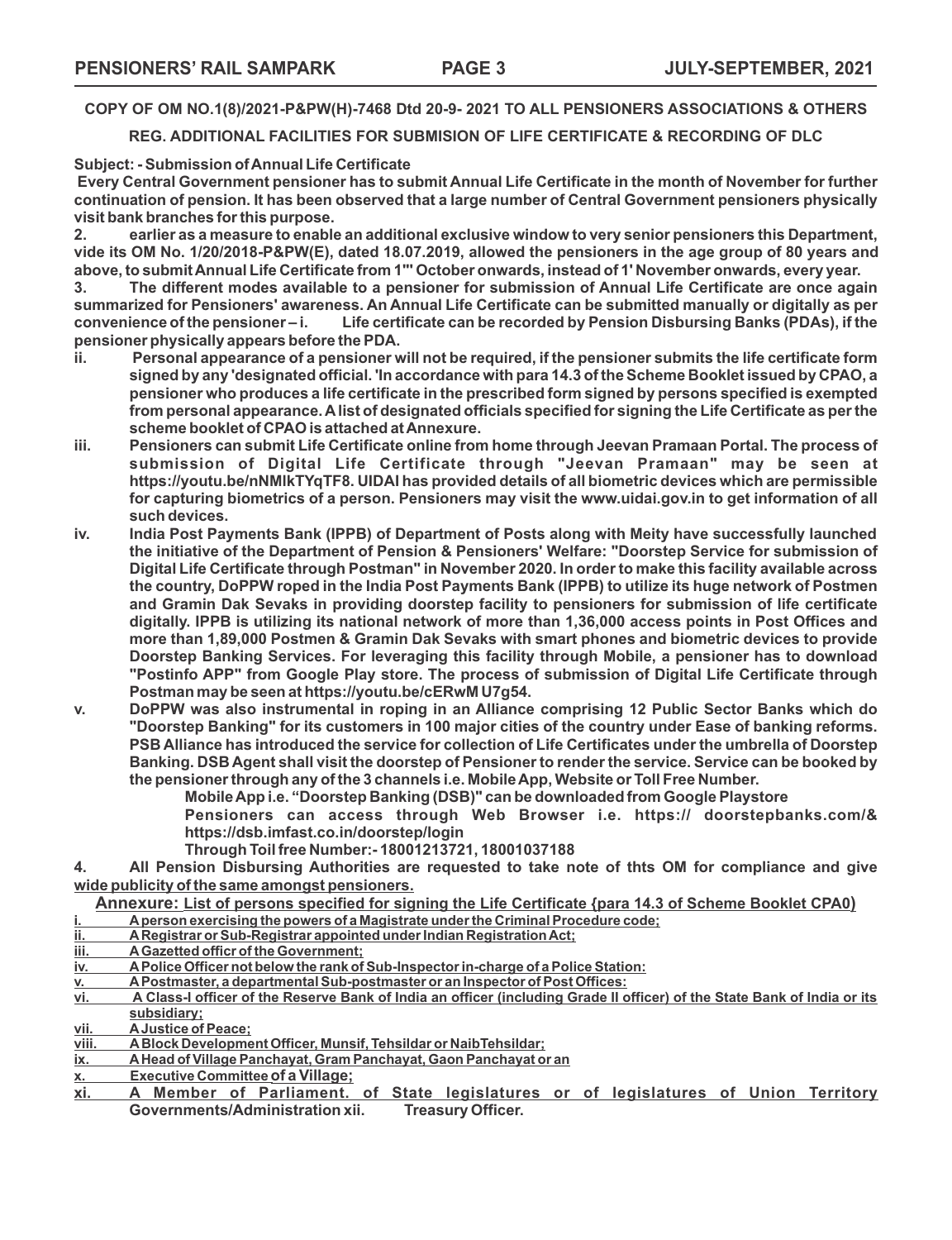### **COPY OF LETTER FROM SHRI SG MISHRA, SECRETARY STAFF SIDE JCM NATIONAL COUNCIL TO SECRETARY DOP&PW FOR EXTENSION OF GAUHATI HIGH COURT JUDGEMENT TO CENTRAL GOVERNMENT PENSIONERS REG. AGE FOR ADDITIONAL PENSION**

**No.NC-JCM-2021/Pension** 

- **Sub: Grant of enhanced Pension from the day when the Pensioners enters the age of 80 years i.e. the date after the pensioner complete 79 years.**
- **Ref: Judgment of the Hon'ble Guwahati High Court in Case No.WP (C) 4224/ 2016 decided on 15/03/2018 and the order of Supreme Court in SLP (Civil) Diary No. 18133/2019 decided on 08/07/2019.**
- **Sir,**

**Your kind and immediate attention is invited to the above subject. The Hon'ble High Court of Guwahati in its Judgment in the above mentioned Writ Petition dated 15/03/2018 has held that the additional quantum of Pension or Family Pension is available to a retired Judge in case of the first slab from the first day he enter his 80th year, i.e. to say the date after he completes 79 years of age. The Govt. filed an SLP in the Hon'ble Supreme court against the order of Gauhati High Court and the Hon'ble supreme Court dismissed the SLP filed by the Government on 08/07/2019. Therefore the Principle/Law has been established by the Court of Law with regard to the payment of enhanced Pension to the Pensioners/Family Pensioners.** 

**In view of the above it is requested that the Department of Pension and pensioners Welfare may kindly issue necessary orders for payment of the enhanced rate of pension to the Pensioners/Family Pensioners after completion of 79 years i.e. starting from the beginning of 80th year as against the existing Rule/practice of completion of 80/85/90 years etc. Since the Judgment in rem, which has been upheld by the Hon'ble Supreme Court to avoid multiplicity of litigation necessary Govt. orders as requested may please be issued at the earliest. A copy of the Judgment of the Guwahati High Court and Supreme Court referred above is enclosed herewith for your kind ready reference.** 

#### **BRIEF ANALYSIS OF GUAHATI HIGH COURT JUDGEMENT FOR AGE RELATED ADDITIONAL PENSION**

#### *By Shri P. S. Bedi DIG BSF & Shri Harchandan Singh, SG RSCWS*

**1. The judgement of the Gauhati High Court, in case No WP(C) 4224/2016 is significant, wherein the court has ruled that the entitlement of additional pension from the age of 80 years needs to be given to the affected pensioners from the age**  they enter the 80<sup>th</sup> year of their life. The judgement has also received the approval of the Hon'ble Supreme Court of India, vide **Special leave Petition(Civil) Diary No 18133/2019 (arising out of impounded final judgement and order dated 15-03-2018 in WPC No 4224/2016 passed by Gauhati High Court)**

**2 Although, the Gauhati High Court judgement pertains to the judges of the High Courts, who are covered by separate pension rules, it is by implication (in-Rep) applicable to all other categories of pensioners- civil, military, railways etc, as the provision of age related pension was inserted in the Rules governing the High Court judges, on the bases of orders issued by ministry of PPG&P.**

**3 The provision for grant of age related additional pension to the pensioners were first introduced in 2006, based on the**  recommendations of 6<sup>th</sup> Central Pay commission (CPC), and followed up in the 7<sup>th</sup> CPC. The relevant orders were issued vide **PPG &P OM 38/37/08-P&PW(A) dated 01 Sept,2008 (Para 4.5) , OM No 38/37/2016-P&PW(A) dated 12 May,2017 ( Para 15), ), and Ministry of Defence ( Dept of Ex-servicemen welfare), New Delhi No 17(01)/2017/(02)/D(pension/ Policy) dated 5<sup>th</sup> Sept,2017 (Para 14). and the wording of the operative part of these orders is identical to the wording in the orders for the Judges in this regards and the same are reproduced below;**

**"The quantum of age-related pension/ family pension available to the old pensioners / family pensioners shall be as follows:-**

| Age of pensioner / family pensioner  | <b>Additional Quantum of pension</b>          |
|--------------------------------------|-----------------------------------------------|
| From 80 years to less than 85 years  | 20% of revised basic pension/ family pension  |
| From 85 years to less than 90 years  | 30% of revised basic pension/ family pension  |
| From 90 years to less than 95 years  | 40% of revised basic pension/ family pension  |
| From 95 years to less than 100 years | 50% of revised basic pension/ family pension  |
| 100 years or more                    | 100% of revised basic pension/ family pension |

**4 The Hon'ble GHC, considered the connotation, and meaning of the word 'From' of the provision for the grant of additional age-related pension to the pensioners/family pensioners. After consulting some well known dictionaries, and earlier judgements, it concluded that the word 'from' indicates the' starting point' of a particular event. Based on this contention, it ruled that the additional pension should commence at the start of the year when the incumbent pensioners enter**  the age of 80 years, which means that a pensioner should be granted additional quantum of pension on the first day of his 80<sup>th</sup> **year. .**

**5. The above judgement ipso-facto and 'In-Rem' applicable to the Central Government Pensioners also, and they**  should also be given additional Pension from the date of entering 80<sup>th</sup> year of their age, i.e. on a day after completion of 79 **years of age. Same principle should be applied to those entering the age of 85, 90, 95 & 100 years.**

**6. While we await the decision of the Government on the said judgement of Guahati High Court, which relates only to the Judges, it may require effective persuasion by the Pensioners Associations and JCM Staff Side to get the same extended to the Central Government Pensioners.**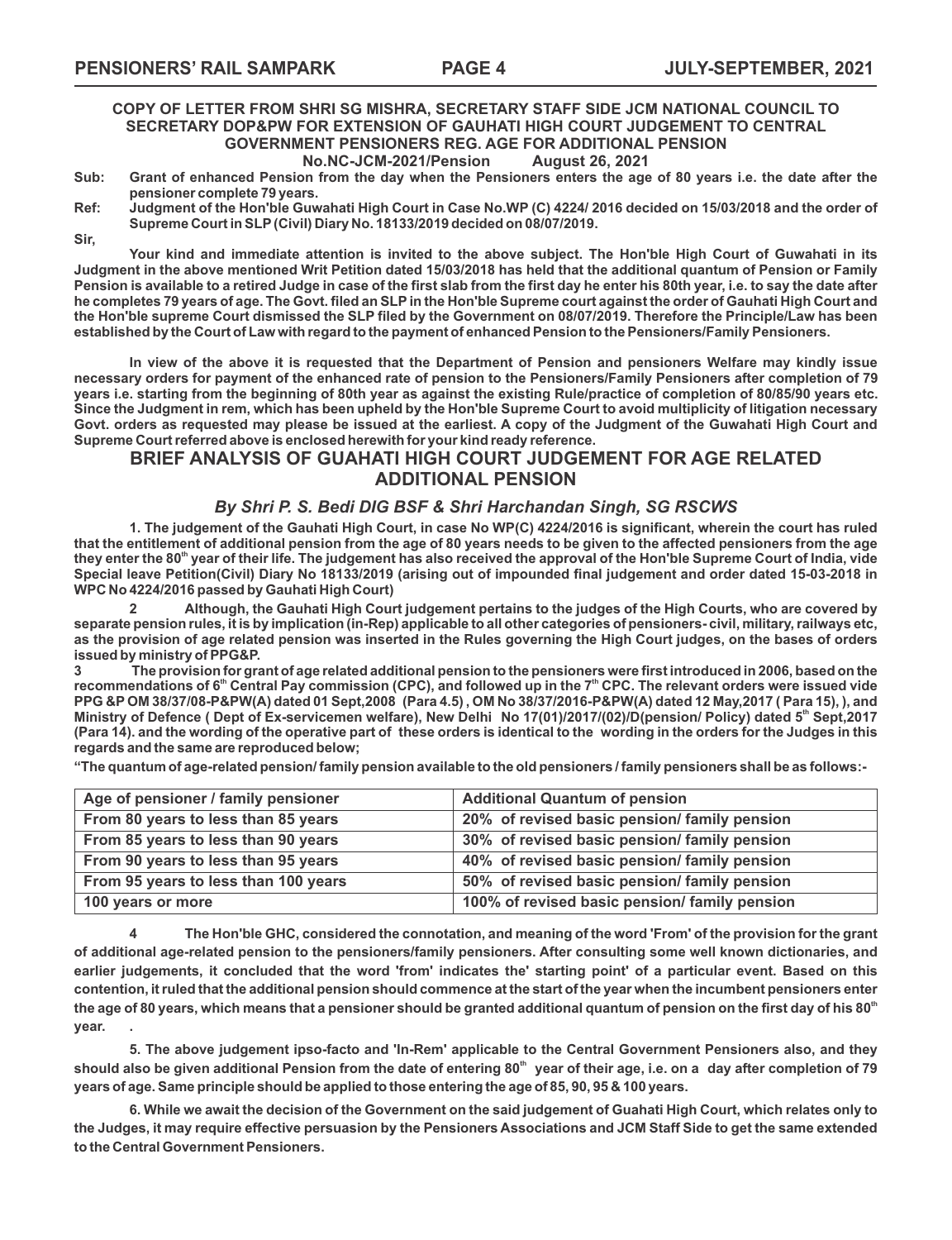**Copy of Memorandum No. RSCWS/HO/CHD/Memo-UMID/2021-13 Dated: 28-9-2021 from RSCWS to Divisional Railway Manager, Northern Railway, Ambala Division, Ambala Cantt. Dear Sir,**

**Sub: 1. UMID Card Camp, 2021 – Special Drive for registration & issue of UMID Card for Railway employees & Pensioners/Family Pensioners.**

**2. Special Drive for collection of PPO related grievances from Pensioners/Family Pensioners.**

**Reference: GM(P), Northern Railway, New Delhi's Letter No. 220-E/UMID/Smart Card/Medical/2021 dated:17-8-2021 to all DRMs & others.**

**1. Under reference above, a ONE DAY Camp for Registration of UMID Cards was held at Chandigarh Railway Station on 7-9-2021 for registration & issue of UMID Cards to all left out Pensioners and Family Pensioners and to launch special drive for collection of PPO related grievances.**

**2. However, only one day's Camp was not sufficient for the purpose as only a fraction of the left out Pensioners & Family Pensioners could get the Registration done and thankfully their UMID Cards are also understood to have since been issued by your office. But nearly 60 to 65% Pensioners are still left out for registration for UMID cards due to lack of computer literacy. They are facing difficulties in getting treatment in emergency in the empanelled hospitals in the absence of UMID Cards since it is to be treated as proof of identity in terms of Board's Letters dated 28-12-2020 & 16-6-2021.** 

3. Some of the Pensioners & Family Pensioners have yet to receive their Revised PPOs after 7<sup>th</sup> CPC **and many of them who had received the revised PPOs, find a number of deficiencies therein.**

**4. It is therefore, requested as under:**

**a) More special Camps be held for registration & issue of UMID Cards & to deal with PPO related grievances at Chandigarh Sector 17, Reservation Office, (for those residing in Chandigarh), at Mohali Railway Station (for residents of Mohali, Kharar & Kurali etc.) & at Chandigarh Railway Station (for those residing in Panchkula, Zirakpur and surrounding areas).**

**b) WLI Chandigarh / Station Superintendent Chandigarh be asked to get the Registration of UMID Cards done through their Office, for the left out Pensioners & Family Pensioners.**

**c) To allow Pensioners / Family Pensioners to send copies of the requisite Documents for Registration & issue of UMID Cards & PPO related grievances by e-mail, Registered Post or Speed Post to your Office** 

**d) It is also requested that the copies of the Notifications issued in this regards may be sent to RSCWS (at the above cited addresses) for information and wide circulation amongst the Pensioners & Family Pensioners through our website www.rscws.com and Social Media Groups on the WhatsApp. Shri Ruchir Mittal <ruchirmittal.cgda@nic.in>**

### **MEMORANDUM TO DOP&PW REGARDING PROBLEMS OF RECORDING DLC**

**Dear Sir,**

**Subject: Submission of Life Certificate through Pensioners Associations:** 

i) Allowing 70 years & above Pensioners & Family Pensioners to submit Life Certificate from 1<sup>st</sup> **October.**

 **ii) Extending the period for all Pensioners/Family Pensioners upto December.**

 **iii) Replacement of 3G DLC Iris enabled devices with 4G Iris enabled (updated) devices to the Identified Pensioners Associations,**

Reference i) Your office Memorandum F.No.55/29/2018-P&PW(C) dated: 11<sup>th</sup> October, 2018

 **ii) Your office Memorandum F No.55/16/2019-P&PW(C)-6067-(i) dated 23-9-2019.**

**1. a) Identified Pensioners Associations were provided, by the DOP&PW, with 3G Iris enabled devices for registering the Digital Life Certificates (DLC) of old age Pensioners & Family Pensioners, to save them from the botheration of going to the PDA (Pension Disbursing) Bank to submit their Life Certificate every year.**

**b) Pensioners & Family Pensioners of 80 years & above were allowed to submit their Life Certificate**  from 1<sup>st</sup> October valid upto 30<sup>th</sup> November of the subsequent year.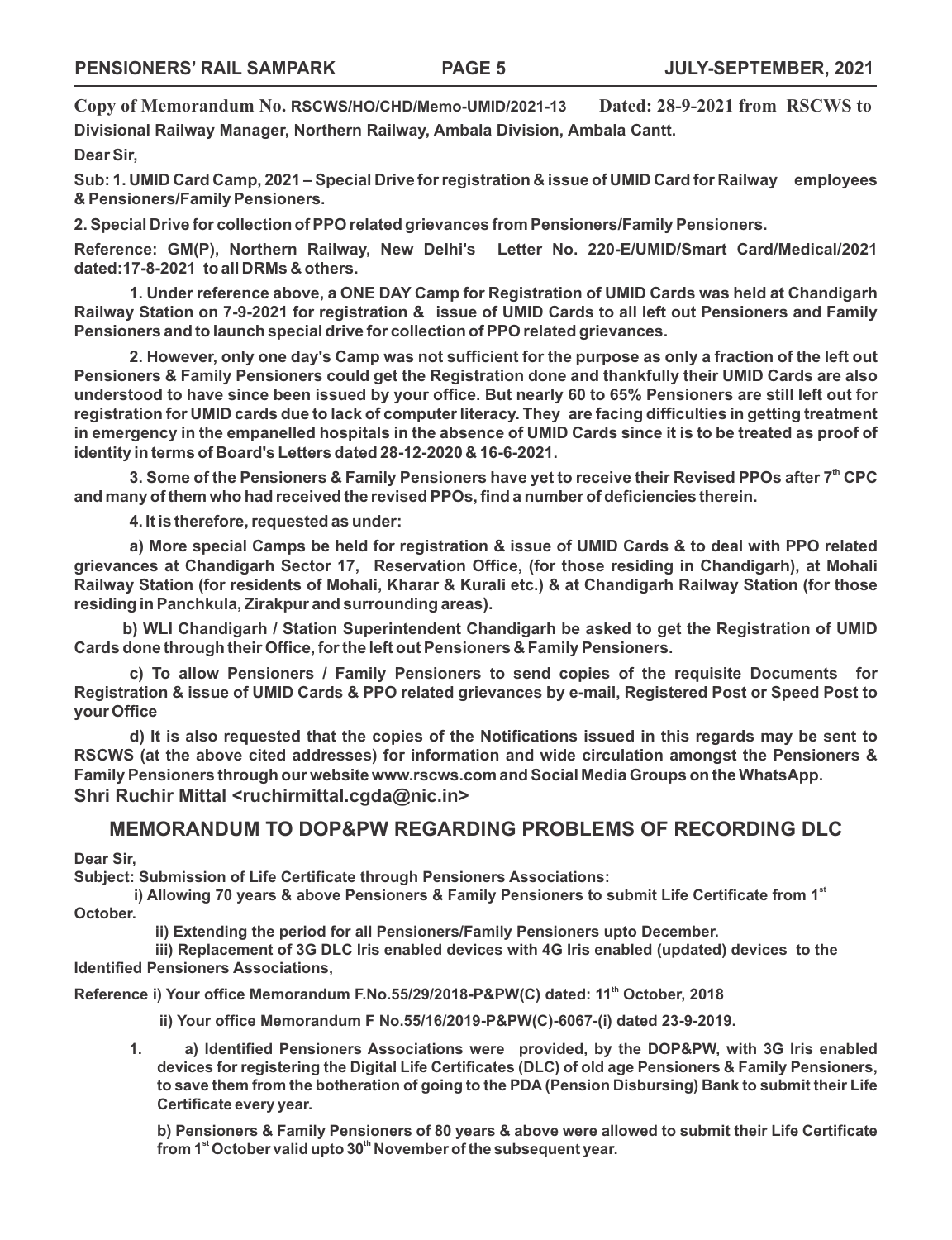- **2. This had greatly helped the old age Pensioners, Family Pensioners from the hassles of going to the PDA Bank every year for the purpose.**
- **3. Number of Pensioners & Family Pensioners have increased. PDA Banks become over crowded especially in November with many of the Pensioners & Family Pensioners rushing to the PDA Bank to submit the Life Certificate or calling upon the Identified Pensioners Associations' representatives to visit them to record their DLC. Consequently, DLC system becomes chocked especially during the first half of November every year, resulting in excessive delay or non-receipt of message of confirmation from the PDA Banks regarding registration of DLC.**
- **4. Both the biometric Galaxy Iris Tabs have become less effective as these are of 3 G as most of the main service providers (like JIO, Airtel & Vodaphone) have changed over to 4G and do not provide the recharge for the 3-G Tabs. The smaller service providers which recharge the 3-G gave very weak signals, due to which many of the DLCs do not get registered with the PDA Banks even though the registration is indicated on the Iris enabled Tabs/devices.**
- **5. One of the Iris Tabs provided to RSCWS is just not working any more and could not be repaired. It needs to be replaced .Even the Tab which is working, also results in failures at times due to shortcomings of 3G system .**
- **6. Pensioners & Family Pensioners, whose Pension gets stopped due to the above said system error, face hardship to get their Pensions restored by personally visiting the PDA Banks, resulting in double jeopardy.**
- **7. It is therefore requested that:**
	- **i) To allow 70 years & above Pensioners & Family Pensioners to submit Life Certificate / to Register DLC from 1<sup>st</sup> October**
	- **ii) To allow all Pensioners & Family Pensioners to submit the Life Certificate up to December every year - to avoid chocking of system & excessive rush in PDA Banks in November.**
	- **iii) To replace 3-G Iris DLC devices, provided by the DOP&PW to the Pensioners Associations, with updated 4G Iris DLC devices**
	- **iv) NIC & all the PDA Banks be advised to upgrade the system to make it fool proof and to provide instant confirmation of Registration of DLC with the PDA Banks to the Pensioners / Family Pensioners..**

## **MINUTES OF VGBM RSCWS HELD ON 11 & 12-8-2021** TO COMMEMORATE THE 30<sup>TH</sup> FOUNDATION DAY OF RSCWS

**Shri TS Kalra presided over the Meeting. -60 Members of EC participated.**

1. Shri Harchandan Singh welcomed the members and congratulated them all on the 30<sup>th</sup> Foundation Day of **RSCWS. He requested Smt Rama Dogra, Smt Amita Singh & Sh. HS Sachdeva to start the meeting with a cultural programme to commemorate the Foundation Day of the Society, to be followed by the address by the President Sh TS Kalra.**

**2. Smt. Rama Dogra sang a Bhajan "Shiv Nam simar din rat; Hari Nam simar din Rat". Smt Amita Singh sang a Shabad from Gurbani "Meharwan, Sahib mera Meharwan".Shri HS Sachdeva presented a poem on achievements & struggle of RSCWS for the welfare of Pensioners over the last 30 years. Shri TS Kalra & other members appreciated all the 3 items.**

#### **3. Opening address by the President Shri TS Kalra:**

**"What a beautiful, spiritual beginning to our organisation's thirtieth anniversary celebrations! Thank you M'am Rama Dogra and Smt Amita Singh for your divine renderings in your melodious voices. Hope every body is spell bound with your Bhajan and Shabad. Thank you Sachdeva ji, for your all encompassing, inspiring poem.**

**th "Today is the 30 anniversary of establishing of our RSCWS. In 1991, on this day, our society was registered. So, many many congratulations to you all on its anniversary. During these 30 years, your society has made a lot of progress and now, in addition to the Tricity, our membership has got extended to Railway set-ups in other cities of the country. The activities and achievements of RSCWS have been listed out and included in the agenda of this meeting; you would have gone through it.** 

**On Medical and Health care fronts, we had to put in a lot of struggle and I am happy to share with you that we have achieved enough of success. Now you'll not have to go to Ambala time & again, as earlier and most of your medical/health care needs will be taken care of through ADMO, HU/CDG. And in emergency cases,**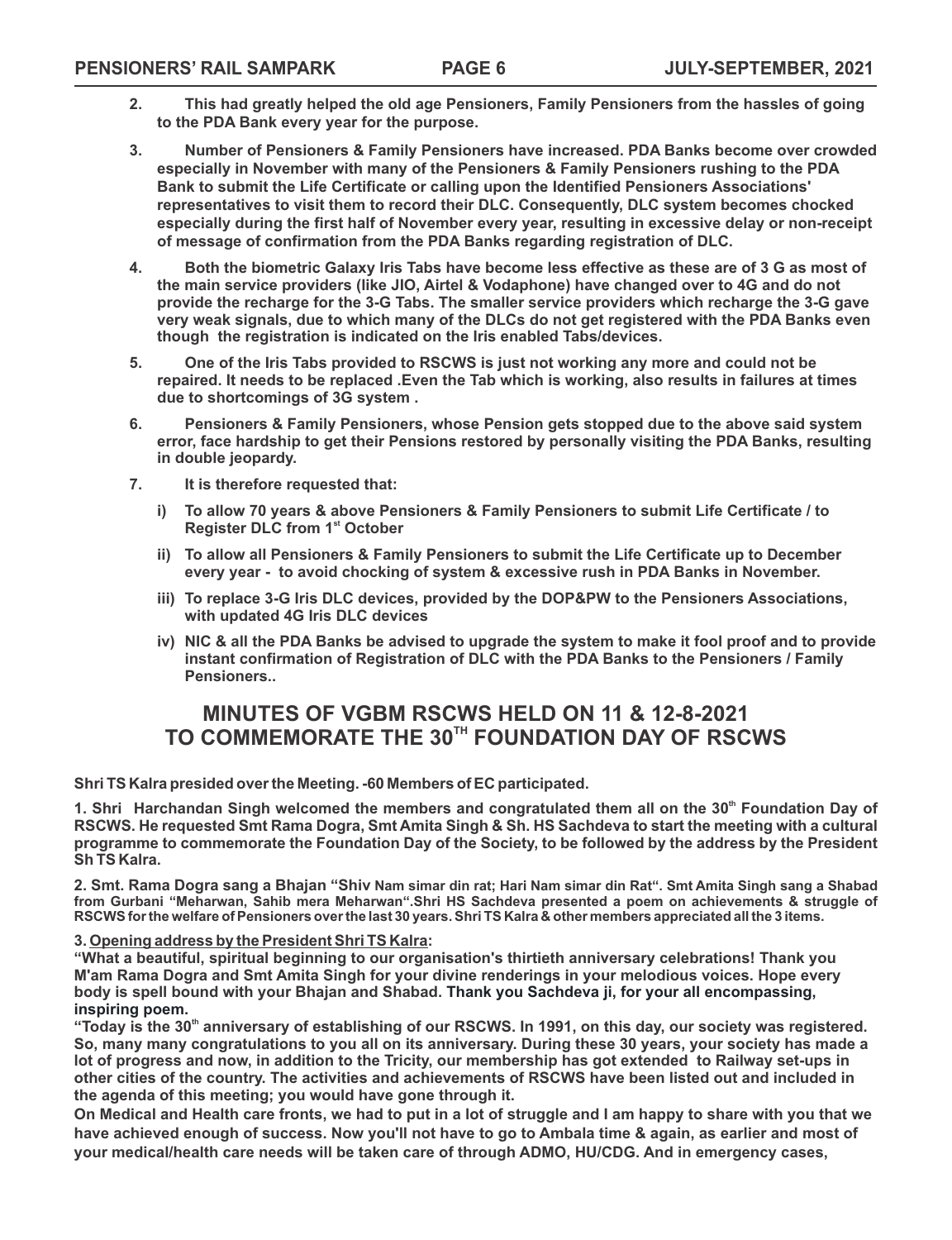**referrals will be got done by the empanelled hospital, directly interacting with CMS/UMB, through e-mails. Further, a few days earlier, the working in HU/CDG has been computerized. You'll have to keep UMID card or RELHS card alongwith your PPO number, to get treatment at the HU.**

**In addition, we have prepared new Medical Prescription Books and kept sufficient copies in the HU; these will carry the required details of the pensioner and his dependents. A number of pensioners have already got these Med Books issued. However in due course, UMID cards will be required, for the preparation of which we are trying, with Ambala division, to arrange special camps at CDG.** 

**We are also putting pressure for the upgradation of CDG HU, with its lock up dispensary branches at Mohali station and at sector 17 reservation office at Chandigarh.**

**As of now, only 5 private hospitals and 2 diagnostic centres in the Tricity, are empanelled with Railways. We are putting in efforts to get more of these empanelled with railways. Further more we have approached Rly Board to take up with DG/CGHS to allow bona fide Railway employees & pensioners to avail of medical facilities at all non - railway empanelled hospitals also, at CGHS rates.**

**Next, we have asked Ambala division to earmark doctors, supervisors and some other officials as Nodal officers/officials to attend to pensioners' enquiries & grievances on phone or through e-mails.**

**You would perhaps be already knowing that for chronic cases, medicines for 3 months at a time can be obtained from HU/CDG. We had been working for this cause for quite some time earlier.**

**Your society's commitment for social causes continues. Some time back we donated Rs 10,000/- to Pingalwarha society, Chandigarh. Last year we had contributed Rs one lakh to PM's Covid Care fund.**

**Your society's quarterly Pensioners' Rail Sampark is being published regularly. I'll once again request you all to contribute articles, anecdotes to this journal to make it more inclusive and interesting.**

**We have enough of work items at hand. Some of our existing EC members are quite active. I would desire that more of our society members should volunteer themselves to be enrolled on our different sub-committees and take up these tasks.**

**The existing EC team has been putting in concerted efforts for furtherance of our causes. Side by side it would be desirable that a new back up team also gets constituted so that at appropriate team, the younger team may smoothly take over from the senior team.**

**In today's meeting agenda, you would have noticed that some clauses of the Constitution of our society have been proposed to be amended, as earlier agreed upon through EC meetings. These need GB's approval. As always, I may again remind you all to pay your annual subscription fees which can be done on line; the bank account numbers and IFSC codes are given on our quarterly journal PRS.**

**Once again Congratulations to all on our Society's foundation day. Be Happy, Healthy and keep up Positive attitude; the overall conditions around us are gradually improving."**

**4. Address by Secretary General, Sh. Harchandan Singh: SG welcomed all the participants and highlighted the achievements of the Society during the last 30 years, including opening of the "Lock-up Dispensary in 1996-97 followed by upgrading thereof to a Health Unit in 2014-15 in a new building and posting of a full time Doctor in 2020-21. Some of the major hurdles have been got resolved by RSCWS in the recent past regarding health care facilities:**

**i) Procedure for Cashless treatment in emergency has been streamlined by the Railway Board vide their letters dated 28-12-2020 & 16-6-2021 and now the empanelled Hospital will directly take the approval of CMS on phone or Email for treatment in emergency instead of a relative or spouse of the patient going to Ambala repeatedly for getting his approval for it or for extension thereof. ii) CMS Ambala had agreed to continue to allow the old RELHS Medical Cards for treatment in Health Unit Chandigarh till UMID Cards are issued to all, provided PPO No. of the Pensioner is available with RELHS Card holder. iii) CMS has asked the ADMO CDG to implement the orders of RB for issue of medicines for 3 months for Chronic diseases. iv) ADMO CDG has been authorized by the CMS UMB to refer patients to empanelled hospital after taking his approval on phone.**

**SG asked the members to strengthen the RSCWS further to meet with the challenges before the Pensioners regarding health care & other issues.** 

**SG explained that the main points on the Agenda before the VGBM related to the approval of the Constitutional Amendments, which had since been thoroughly considered by the Core Committee & Executive Committee. Members therefore, were requested to consider and give their consent to the various items on the Agenda** 

**5. All the members appreciated the efforts & achievements made by RSCWS during the last 30 years for the welfare of the Pensioners both local and National levels.**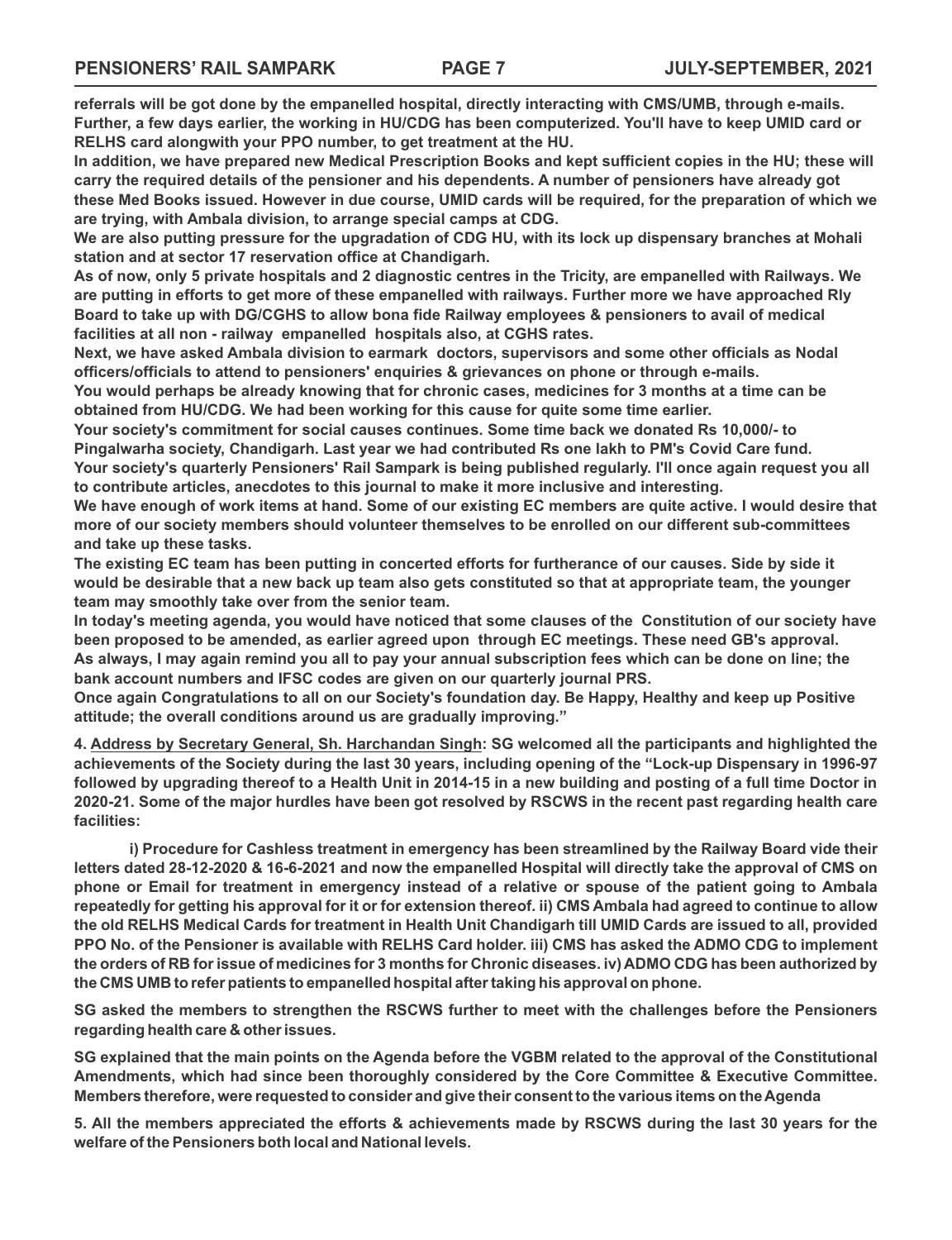#### **6. AMENDMENTS OF CLAUSES OF THE CONSTITUTION OF RSCWS**

**General Body RSCWS (Railway Senior Citizens Welfare Society),approved the following Amended Clauses of the Constitution of RSCWS and resolved as under.** 

**1 DATE OF EFFECT: The following amended Clauses in the Constitution of RSCWS shall be effective from st 1 October, 2021.**

**2. AMENDED CLAUSE V:** 

**V) SUBSCRIPTION**

**a) i) The subscription for the Members of the Society residing in Chandigarh, Mohali, Panchkula, Zirakpur or their out- skirts shall be Rs.400 per annum.**

**a) ii) The subscription for those residing outside Chandigarh, Mohali, Panchkula, Zirakpur or their outskirts, shall be Rs.150 per annum for a Member or Associate Member of the Society, including those who are from Department other than the Railways. "**

**a) iii) Branches of the Society shall pay Rs.150 per member per annum as Central Quota of Subscription to the Central Executive Committee.**

**b) Subscription may be re-fixed according to the requirements so warranted with the approval of the General Body.** 

**c) Life membership of the Society will be Rs. 3500/- for Life Members & Rs.1500/- for Out station Life Members & Associate Life Members.**

**d) Special contribution may be raised to meet the special programme(s) expenses, if any.** 

**e) Donations from members or non-members would be welcome to pursue the objectives of the Society**

**f) Subscription paid shall relate to Financial year.**

**g) Members, on attaining the age of 85 years, shall be considered as Honorary Members of the Society. They will be exempt from paying further annual subscription provided they have been Members of the Society for at least 3 years. However they may voluntarily donate to Social Welfare Fund & similar other Funds of the Society.**

**3. AMENDED CLAUSE VI)** 

**VI) TERMINATION OF MEMBERSHIP**

**The membership of a member shall cease:-** 

**a) i) On Resignation from the membership of Society & approval thereof by the President.**

**a) ii) On Demise of a Member except in case his / her spouse is alive, the Membership will be transferred in the name of the spouse.**

**b) If his / her subscription is in arrear for more than 3 years even after notice & reminder, except those who intimate that they are sick & bed ridden.** 

*c*) Membership can be terminated if any member is working against the **interest of the Society or his conduct is doubtful or one is involved in any criminal case - subject to the approval of the Executive Committee**

**7. VGBM approved the following plan of action for health care:**

**a) To request DRM UMB to depute WLI CDG & his staff to upload Data of Pensioners on UMID Portal & help them to get the UMID Cards issued OR to arrange Camps in CDG for the same.**

**b) To follow up with the Railway Board regarding validity of RELHS Card till UMID Card is issued ; and to Direct all Railways to hold Camps to upload the Data and issue UMID Cards to all Pensioners.**

**c) To urge Railway Board & NR for upgrading of Health Unit Chandigarh to a Sub-Divisional Hospital in view of growing strength of Railway Beneficiaries due to increase in number of originating & passing trains and conversion of Chandigarh as world class station**

**d) Getting Empanelment by the Railways of more private hospitals which are already empanelled under CGHS**

**8, VGBM decided to hold Annual General Body Meeting (AGM) & Bi-annual Elections of RSCWS in October or November, 2021, if permitted by the UT Administration.**

**9) Concluding address of Shri TS Kalra:** 

**Thirtieth anniversary of our Society's foundation day very well celebrated, virtually, with exchange of heartiest greetings by one and all. Everybody has lauded the efforts & achievements of RSCWS with special words of appreciation for our 'energetic' SG Shri Harchandan Singh, by working president sh K P Singh, Ma'm Amita Singh, Sh D S Nigah and others. And best of all, there has been unanimous agreement on all the agenda items. Thank you all for your enthusiastic participation in large numbers. Hope to meet soon, in person, in the next GBM. Till then Good Luck and Best of Wishes.**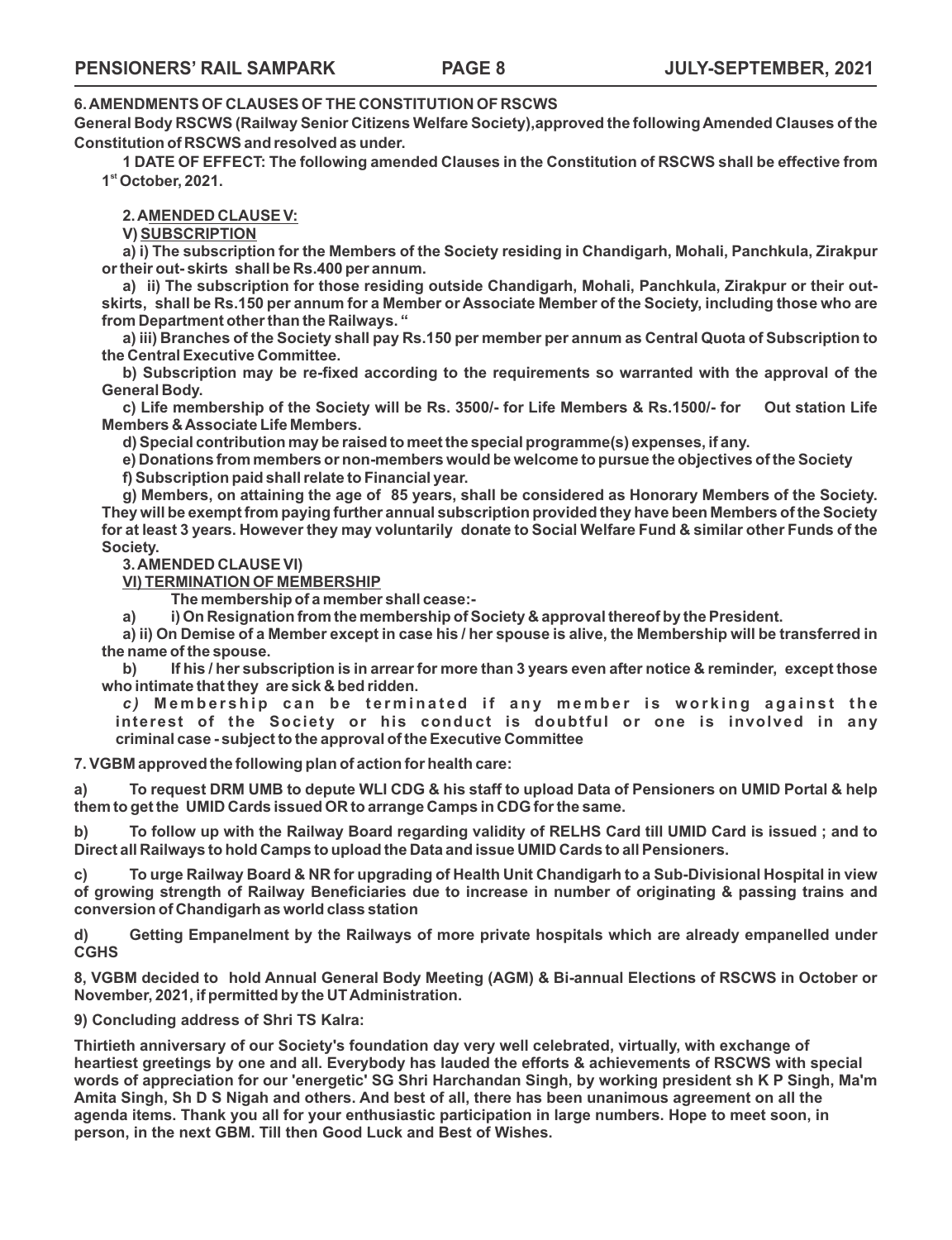**10.Message from Sh G.S.Sethi, Chairman RSCWS.**

**I congratulate all our members on the 30th Foundation Day of RSCWS.**

**I request all the members to continue to strengthen the Society further so that it can resolve the problems of the pensioners & further improve upon the facilities provided to them.**

**May God bless you all with best of health & spirits.**

**11) Vote of thanks by the SG Sh. Harchandan Singh:** 

**"Respected Chairman, the President & all the Members of RSCWS, I thank you all for actively participating in this meeting and graciously appreciating the achievements of the Society and our efforts for the same. I am also**  overwhelmed by the sentiments of all of you on the occasion of the 30<sup>th</sup> Foundation Day of the Society and I am **confident that with the active participation and cooperation of all of you, we shall be able to march forward to achieve the greater heights for the welfare of the Pensioners. I thank you all for approving all the proposals of the Executive Committee especially with regard to the Amendments in the Constitution.** 

**I highly appreciate and thank Sh HS Sachdeva for his poem on history & achievements of RSCWS. I also thank Smt Rama Dogra & Smt Amita Singh for their melodious presentation of the Bhajan and Shabad Gurbani on this occasion.**

**Hope we shall soon have physical Meetings of EC & GB if the circumstances so permit.**

**At the end I sincerely thank Sh. TS Kalra & Sh. KP Singh and other members of the Executive Committee for their continuous support and guidance. I wish you all a long, happy & healthy life. Long live RSCWS.** 

#### **MEMORANDUM NO. RSCWS/HO/CHD/P/MEMO-MEDICAL/2021-9 DATED: 2-8-2021 TO THE CHAIRMAN & CEO , RAILWAY BOARD, FROM THE PRESIDENT RSCWS**

#### **Subject: OPD/IPD Treatment and Diagnostic tests, in all CGHS empanelled private hospitals and Diagnostic centres.**

Ref: a) This office letter No. RSCWS/HO/CHD/P/Memo-Medical/01/2021-1dated 12<sup>th</sup> Jan, 2021, addressed to DG(RHS) , Railway Board and copies to others; copy enclosed for ready reference.

 b) Railway Board's Letter No. 2018/TransCell/Health/ CGHS(eoff. No. 3270783) Dated 28/12/2020 , Para 9).

 Vide letter at reference (a) above, a case was made out for railway bona fide medical beneficiaries to get OPD, IPD treatment and diagnostic lab tests done, *at their own cost,* at CGHS rates at all CGHS/ECHS empanelled private hospitals and diagnostic centres, without any referral from Railways, even at those which are not empanelled with Railways.

This is desirable because out of all the CGHS/ECHS empanelments , only a few of these are empanelled with railway divisions and other units. For example in the Tri city of Chandigarh and Mohali & Panchkula districts, there are 28 hospitals and 08 diagnostic centres empenelled with CGHS, whereas Railways(Ambala Divn) has empanelled only 05 & 02 numbers respectively. This deprives the railway beneficiaries from availing treatment/consultation from specialists/super specialists of their choice at subsidised(CGHS) rates and also in getting treatment from hospitals nearest to their residences.

Other details/ justification are given in our Jan, 21 letter under reference.

In that respect we find that other central and state government beneficiaries are better placed than railway beneficiaries, because the former have wider choices for medical consultation/treatment.

 It is reminded and requested once again that , in consultation with through DG/CGHS & ECHS, instructions should be got issued to all CGHS/ECHS empanelled hospitals & diagnostic centres to entertain all bona fide central government, including railways, medical beneficiaries, at CGHS rates for OPD, IPD treatments and diagnostic tests .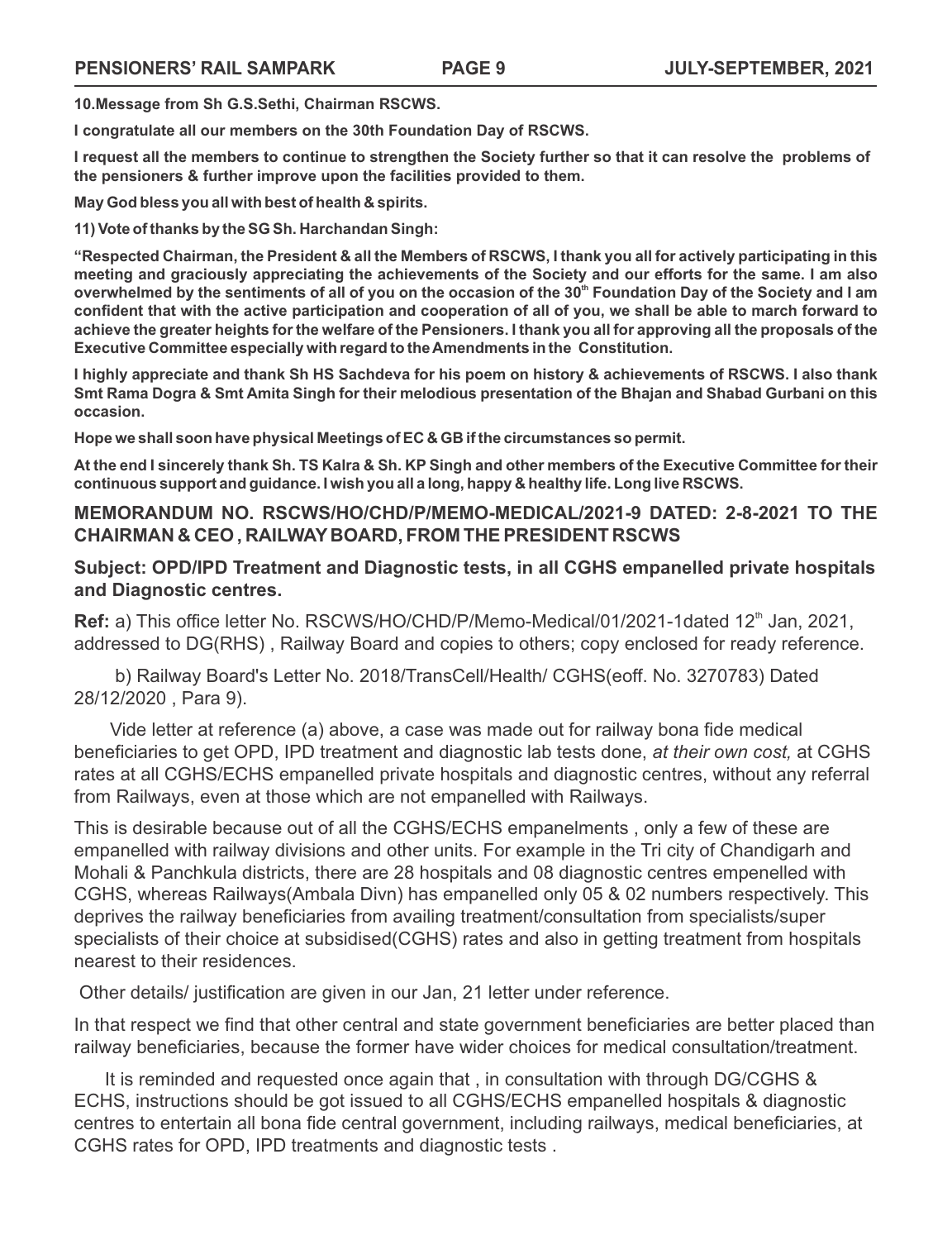## **IMPORTANT MESSAGE REGARDING UMID CARD**

**Pensioners & Family Pensioners (RELHS Optees), who have not been able to get their UMID (Unique Medical Identity) Cards made, are advised to get the same issued on priority basis to avoid inconvenience in getting medical treatment from the Railway & empanelled private Hospitals.**

**They are advised to contact any of the following Cyber Cafes along with documents enlisted below as well as their photo & that of their dependents including their Spouse, to get their Data uploaded on the UMID Portal of the Railways.** 

**Data will be approved & verified by the Railways in about 1 or 2 weeks time and the UMID Card will be issued by the Railways if the Data is found to be correct. Omission, if any wiil be advised on Pensioners' Mobile and the same may be got corrected by the Pensioner or through the Cyber Café and resent.** 

**Charges for uploading the Data shall be Rs.100 and Rs.50 for the Print out of the card.** 

**Addresses of Cyber Cafes for UMID Card:**

- **1. Saval Computers, Gupta Market (Rama Market), Manimajra. (Phone: o172 5070433 }**
- **2. Pankaj Bhardwaj, Bhardwaj Cyber Café, Booth No. 90, Mini Market, Pase 10, Mohali (Mob. No. 9815589234 )**

**List of original documents required for Pensioners/Family Pensioners : (along with 01 photocopy each) :-**

- **1. 14 digit PPO no. as per 7th CPC**
- **2. Latest Bank Pension Slip (July, 2021) issued by Pension Disbursing Bank**
- **3. RELHS Medical Card**
- **4. Identity / Resident Proof : Aadhar Card, PAN card, Office ID Card. Passport. Driving Licence (Self as well as all eligible dependent family members\_**
- **5. Coloured passport size 01 photograph (Self & All eligible family members.)**
- **6. Date of Birth Proof Document (Self & All eligible family members)- IF DOB mentioned in Identity / Residence proof, then no need for all eligible dependent family members.**
- **7. Signature of Pensioner/Family Pensioner.**

**In case any further help or guidance is required, following persons may be contacted: 1. Sh. RK Datta (Mob: 9417502030 ),** 

**2. 2. Sh. Tarsem Lal (Mob: 8284869827 ) ,** 

**1. Welfare Inspector, Chandigarh ( Mob: 9729539640 )** 

**Welfare Section, DRM Office, NR, Ambala Cantt.**

**MEMBERS OF RSCWS PLEASE PAY YOUR SUBSCRIPTION @ RS.400/- PA OR LIFE MEMBERSHIP RS.3500 DONATIONS & SUBSCRIPTIONS MAY BE deposited in the Bank account of RSCWS in favour of**

**"Railway Senior Citizens Welfare Society" in Punjab & Sind Bank, Sector 7, Chandigarh,**

**SB Account No. 08561000100242, IFSC Code PSIB 0000856 OR**

**MAY BE PAID TO SH. C.P. SINGH. TREASURER RSCWS, 351, SAVITRI TOWER S 1, VIP ROAD, ZIRAKPUR (PB)-140603**

**OR SH. C.P. SINGH. TREASURER RSCWS, ACCOUNTANT, GURDWARA, SECTOR 8 D, CHANDIGARH**

#### **(PHONE NO. OF SH C P SINGH 9888054477)**

**NOTE: MEMBERS WHO SEND THEIR SUBSCRIPTION THROUGH BANK ACCOUNT, ARE REQUESTED TO FOLLOW IT UP WITH A LETTER TO THE TREASURER (WITH THEIR FULL NAME, POSTAL ADDRESS & MOBILE NO. ETC.).**

**IN CASE OF NEW MEMBERS, MEMBERSHIP FORM & 2 STAMP SIZE PHOTOS EACH OF SELF & SPOUSE MAY BE SENT TO HIM TO ENABLE HIM TO SEND THE RECEIPT & MEMBERSHIP CARD OF RSCWS.**

**PRESIDENT & SECRETARY GENERAL, RSCWS**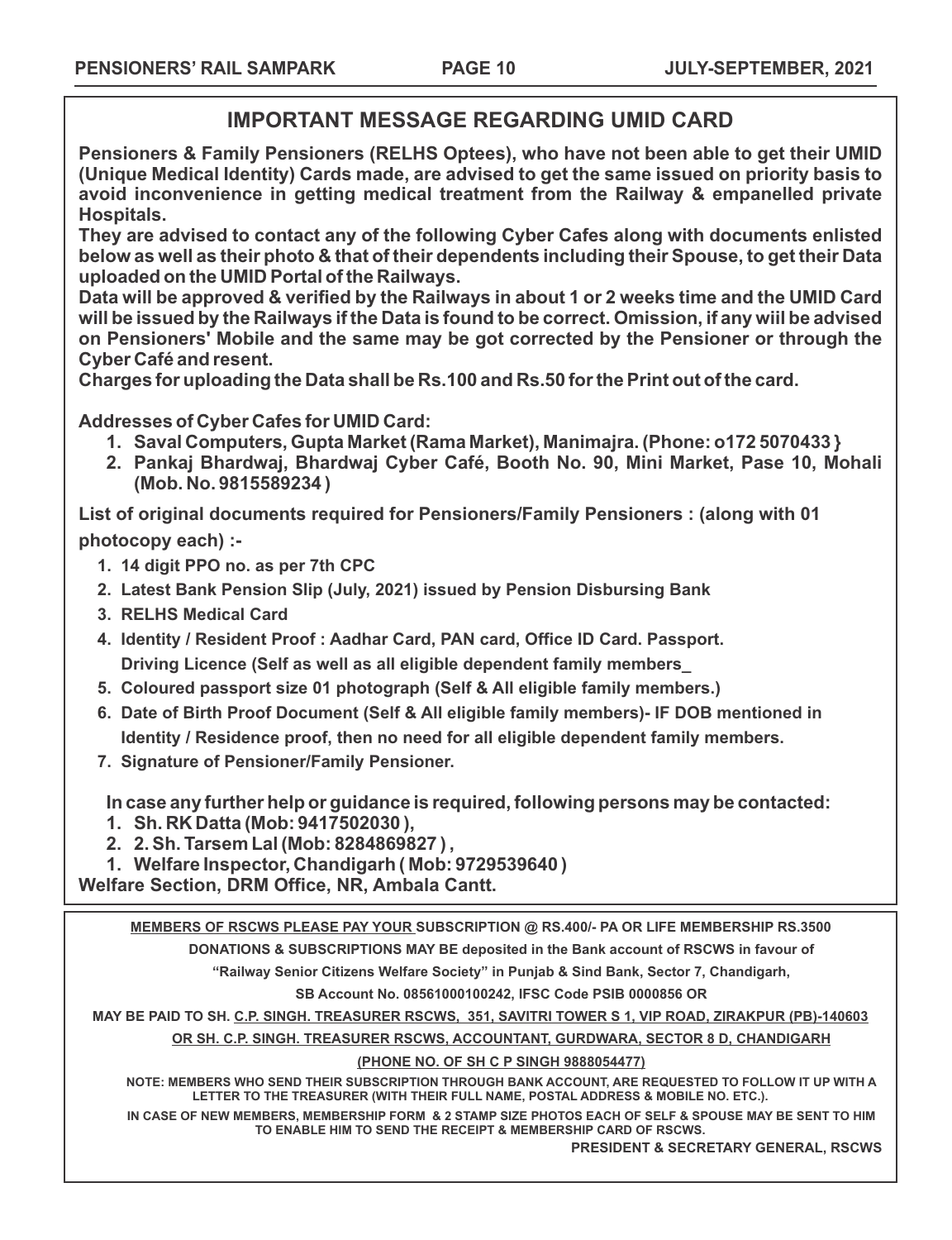# **Ayu Health Hospitals The Most Comprehensive Hospital Network in Tri-City** > 500+ Beds (including modern ICU and Level 3 NICU) Highly Experienced Doctors Modern Procedures with Laser, Robotic interventions > Online Video Consultations for easy follow-ups Dedicated Ayu Mitra for each patient > 24x7 emergency care with world-class ICUs, 24x7 Dialysis Unit

## **UNMATCHED CARE ACROSS ALL SPECIALITIES**

































Urology Ophthalmology Vascular

Plastic Surgery Paediatrics



Fertility

Free Screening and

**Free Consultation for** 

**IVF Counselling** 

**Robotic Knee** 



Visit Our Free Health Camps across the Tri-city



Surgery





General





Oncology

Cardiology

Free Consultation:

25% discount on Complete



Surgery







Oncology Gastroente- Cardiology Orthopaedics Proctology rology



**Bariatric Surgery Free Counselling** Session



....and many more Contact us to Know More

Affordable Prices, Easy payment options

accredited by NABH





**Scan to call** 

Chandigarh Sector 33, Sector 8, Sector 34, Sector 22 Zirakpur | Mohali Sector 69







Cardiac Check-up worth Rs. 3,500







**Contact Us for Free Expert Opinion** 

**Replacement Procedure** 



Free Case Evaluation by **Experienced Oncologists**